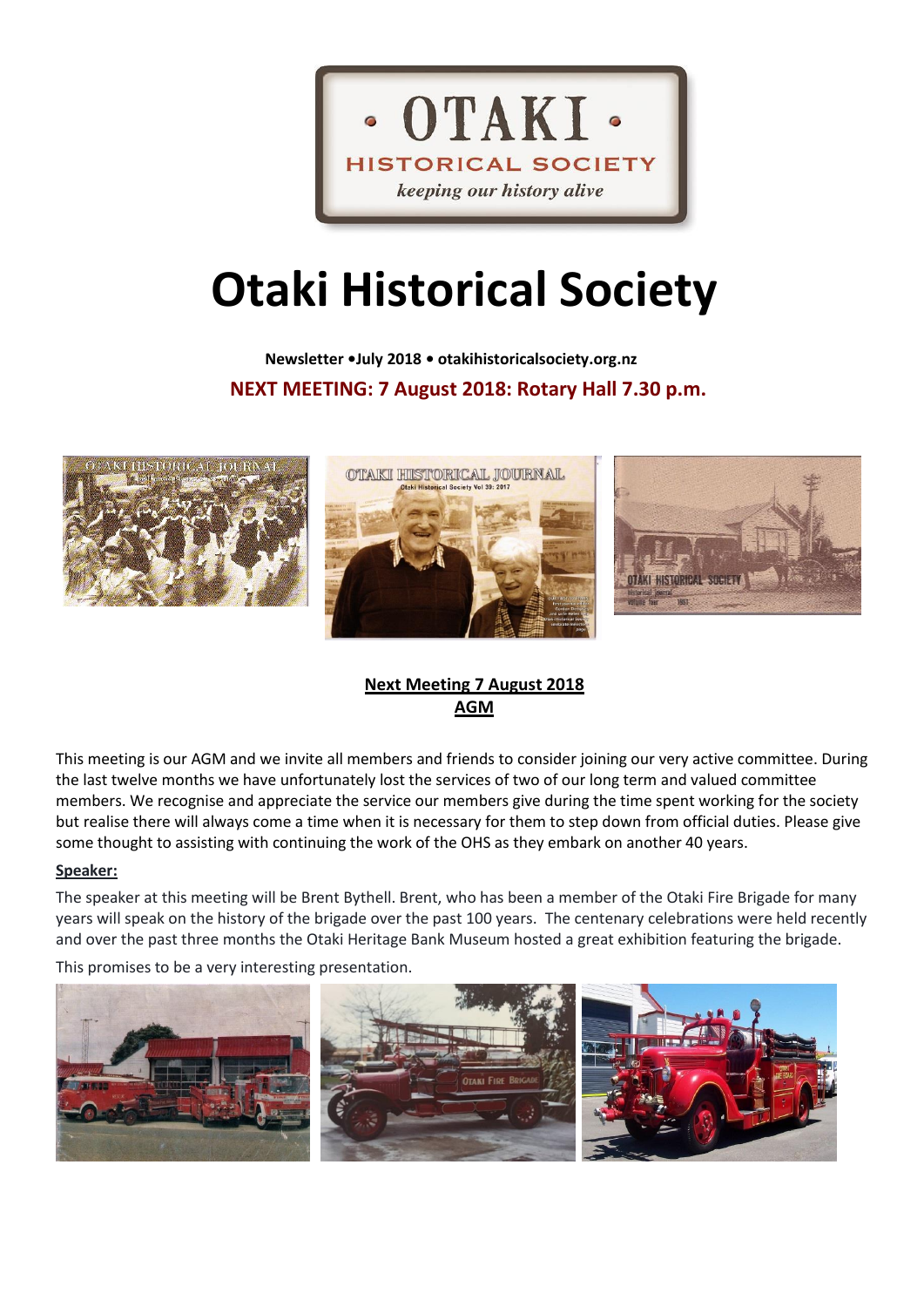# **Last Meeting**

The speaker at our June public meeting was John Taylor. John entertained the audience with his memories of growing up in the Convent Road – Bennett's Road area. His father was a drover with three horses and several dogs. There were six children in the Taylor family and life was busy with all heating and cooking provided by a wood and coal range. Firewood cutting was a daily job for all. The family had hens and a house cow which was milked by hand. Mrs. Taylor made butter. Toheroa and pipi supplemented the diet. Friday night was movie night and children from the area which included Tainui marae walked into town and back. A hazard in the dark were the brumbies which roamed freely around the area and often appeared on the road. The family participated in the sports clubs and had after school jobs in the market gardens. John's father had a contract with McBeth's Butchery and drove the required stock over the Akatarawa Road and north to Otaki, then through the stock route of Dunstan street and County Road.

Following the meeting the audience enjoyed a time of reminiscing over supper. *Courtesy Jan Harris.*

# **OHS Committee Update**

- The series of interviews with Coast Access Radio discussing OHS and local history in general is continuing this year. As earlier reported these interviews are part of Coast Access Radio's 'Conversations' segment which is broadcast on 104.7 FM on Saturday mornings at 9 am. These sessions are held monthly. If you miss the radio programme, you can listen to it online. Go t[o http://coastaccessradio.org.nz/](http://coastaccessradio.org.nz/) and follow the instructions on the home page.
- We continue to receive requests for journals, information, advice and photographs from genealogists, historians and people interested in Otaki's history.
- The committee is continuing to review our policies and procedures to ensure they meet current requirements. e.g Privacy Act, Copyright etc. We have also met with the Museum to confirm the arrangements we have with them in relation to the collections housed at the museum, our room rental etc. A memorandum of understanding has been signed between our two organisations.
- The copies of the Otaki Mail newspaper which have been stored by the Society for many years have now been digitised on Papers Past. We acknowledge the investment by the Otaki Heritage Bank Museum in working with the National Library to enable this to occur.

# **Other Updates**

# **OHS Journals**

The 2017 journal continues to sell well. Discussions and research are underway in preparation for the next issue. **Purchase of previous Journals**

The society has a number of past journals available for sale at varying prices (from \$5). Please contact us to confirm the availability and cost of any of these journals you are interested in.

**Note:** Digitised copies of out of print journals and/or articles from any of our journals can be purchased from the society. Contact us for costs and further details:

# **OHS Website and Index**

The updated 1978 -2017 index is now available on the website. [www.otakihistoricalsociety.org.nz](http://www.otakihistoricalsociety.org.nz/) The index is a valuable tool for researchers and members seeking information relating to the content of our 39 journals. Use the index to see if your interest (or family) are mentioned. If you find relevant information, refer to your journals or contact the Society.

#### **Upcoming Events**

# Public Meeting: **Aug 7th 2018. AGM and Guest Speaker. Brent Bythell speaking on the centenary of the Otaki Fire Brigade**

# **Museum**

The popular Fire Brigade exhibition closed on June 30. The next exhibition,' The Otaki Scholar and Otaki: a legacy of World War One' opens on July 20.

# **Reminder**

The Society warmly welcomes:

- Ideas and articles for future journals.
- Photographs, manuscripts, and documents etc. relating to the history of Otaki and its surrounds.
- New members.

Contact us at[: otakihistoricalsociety@yahoo.com](mailto:otakihistoricalsociety@yahoo.com)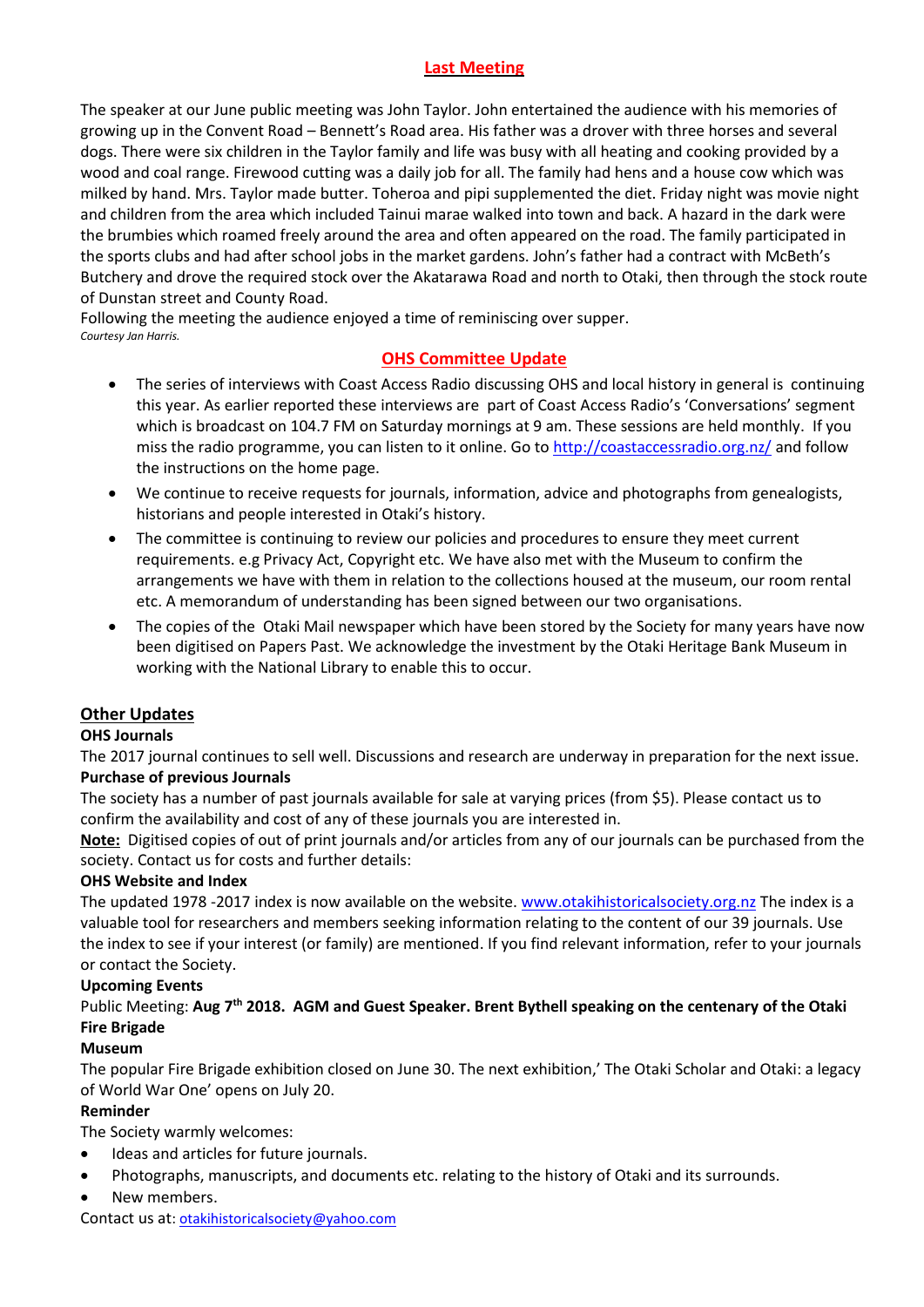|      | Historical Otaki related snippets from the press: Aug - Sep                                                                                                                                                                                                                                                                                                                                                                                                                                                                                                                                                                                                            | <b>Courtesy Papers Past et al</b>                         |  |  |
|------|------------------------------------------------------------------------------------------------------------------------------------------------------------------------------------------------------------------------------------------------------------------------------------------------------------------------------------------------------------------------------------------------------------------------------------------------------------------------------------------------------------------------------------------------------------------------------------------------------------------------------------------------------------------------|-----------------------------------------------------------|--|--|
| 1848 | 'Mr. Skipwith's sheep have been driven to Otaki, from Manawatu under<br>orders from Rangihaeata. A drove of pigs belonging to Mr. Webb have also<br>been detained by Rangihaeata.'<br>'His Excellency the Governor in Chief proceeded to Otaki forthwith, where it<br>is believed arrangements will be made with the natives for the purchase of<br>the district<br>Right: Rangihaeata holding his mere Te Tuhiwai and Governor George Grey                                                                                                                                                                                                                            |                                                           |  |  |
| 1858 | The Wellington Independent published a critical article relating to<br>Archdeacon Hadfield refusing to allow the Otaki School and Industrial Farm<br>to be inspected. The school which was founded in c1850 for natives and<br>half-castes had received funding under certain conditions. Read the<br>interesting article at:<br>https://paperspast.natlib.govt.nz/newspapers/WI18580811.2.5?end_date=<br>30-09-1858&phrase=0&query=otaki&start date=01-08-1858                                                                                                                                                                                                        | <b>Rev Hadfield</b>                                       |  |  |
| 1908 | Walter Davis who had recently relocated to Otaki fainted and died at the<br>Hockey Club dance. The unfortunate individual had played hockey earlier in<br>the day for the Otaki men's team.<br>Mrs.JE Brown (recently deceased) whose late husband was an MP had left<br>a generous bequest of 1,000 pounds to the Otaki Consumptive Hospital<br>Otaki Sanitorium from the air 1957                                                                                                                                                                                                                                                                                    | An early Otaki Hockey Team                                |  |  |
| 1918 | All Saints Church held a special commemoration service to acknowledge the<br>nearly 50 men of the parish who had made the supreme sacrifice during<br>WW1<br>The Otaki Patriotic Society continued to raise money to assist returning<br>soldiers<br>An inquest into the death of Frank Walker from the Otaki Mail was held. Mr<br>Walker had been injured at work on July 16 and went missing on July 19, his<br>body was found in the Waitohu River. Read the article at:<br>https://paperspast.natlib.govt.nz/newspapers/HC19180820.2.16?end date=<br>30-09-1918&page=19&phrase=0&query=otaki&start date=01-08-1918<br>Right: Otaki School and public War Memorials | <b>MEMORY</b><br>Frank Walkers's Headstone Otaki cemetery |  |  |